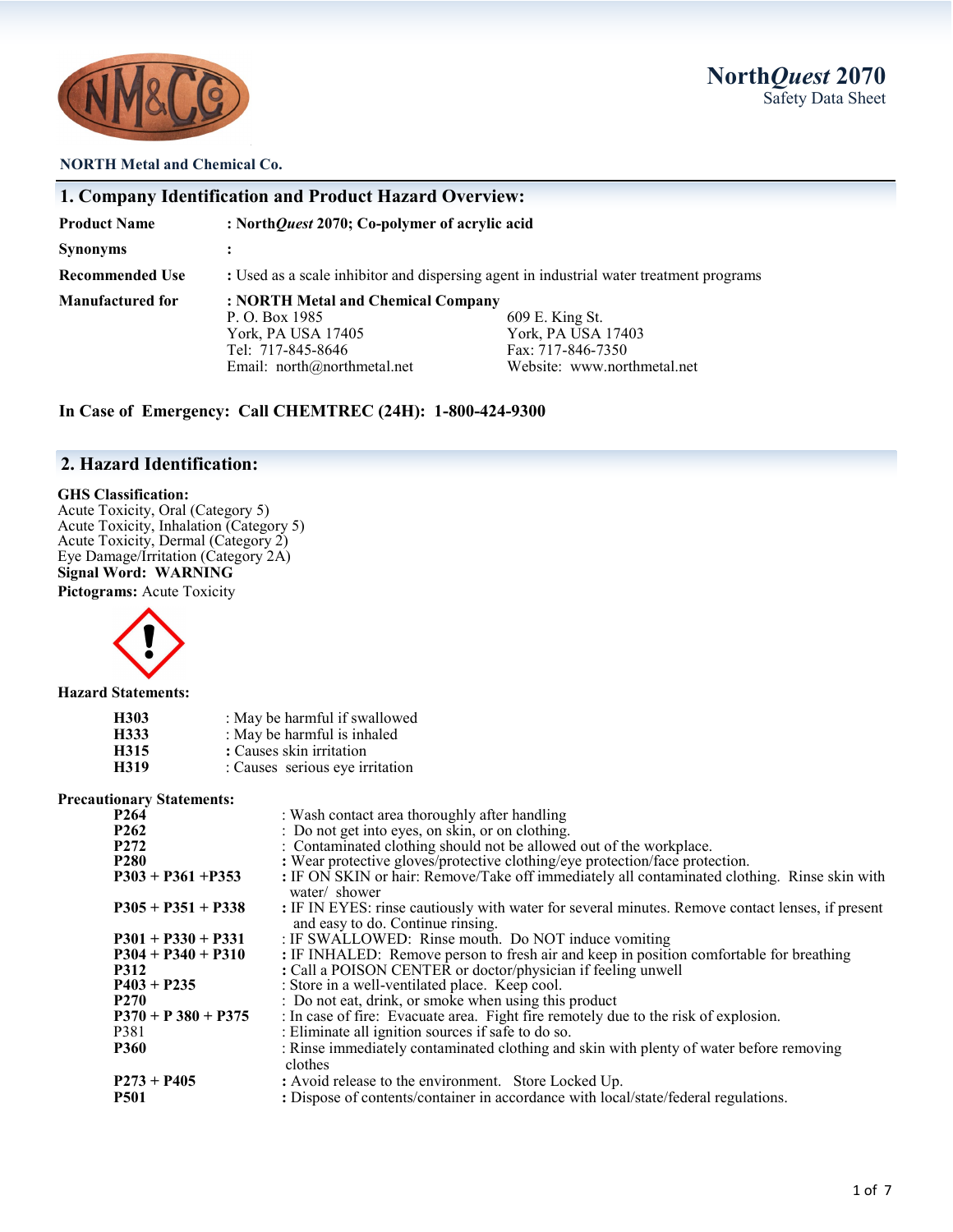# **3. Composition/Information on Ingredient:**

**Chemical Name : North***Quest* **2070;** 2-Propenoic acid, homopolymer,

**Chemical Family :** 

**Chemical Formula :** Not applicable

| Substance:                    | <b>CAS Number:</b> | Hazard        | Compo. $(\% )$ |
|-------------------------------|--------------------|---------------|----------------|
| 2-Propenoic acid, homopolymer | 9003-06-9          | See section 2 | Proprietary    |
| Water                         | 7732-18-5          |               | Proprietary    |

| <b>4. First Aid Measures:</b> |                                                                                                                                                                                                                                                                                                                            |
|-------------------------------|----------------------------------------------------------------------------------------------------------------------------------------------------------------------------------------------------------------------------------------------------------------------------------------------------------------------------|
| <b>General Advice:</b>        | : Consult a physician. Show this safety data sheet to the doctor in attendance. Move out of dangerous<br>area.                                                                                                                                                                                                             |
| <b>Eyes</b>                   | : Flush skin with running water for at least fifteen minutes. Remove any contact lenses. Get medical aid/<br>attention immediately. Continue to rinse eyes during transport to the hospital.                                                                                                                               |
| <b>Skin</b>                   | : Remove contaminated clothing. Wash skin with plenty of running water and soap. Take victim<br>immediately to the hospital. Consult a physician.                                                                                                                                                                          |
| Ingestion                     | : If the product is swallowed, first rinse mouth. Give small amount of water to drink. Call doctor/<br>physician/poison center immediately. Do not induce vomiting. Never give anything by mouth to an<br>unconscious person. If a person vomits, place him/her in recovery position so the vomit does not enter<br>lungs. |
| <b>Inhalation</b>             | : If safe to do so, remove individual from further exposure. Keep warm and at rest. If breathing has<br>ceased, give artificial respiration. Do not give mouth to mouth resuscitation. Get medical attention/<br>consult a physician immediately.                                                                          |
| <b>Note to Physician</b>      | : Treat symptomatically.                                                                                                                                                                                                                                                                                                   |
|                               | <b>PPE for first responders</b> : Gloves and safety goggles are highly recommended.                                                                                                                                                                                                                                        |

| <b>5. Fire Fighting Measures:</b>                 |                                                                                                                                                                                                                                                                                                                                                                                                                                                                                                                                                                          |
|---------------------------------------------------|--------------------------------------------------------------------------------------------------------------------------------------------------------------------------------------------------------------------------------------------------------------------------------------------------------------------------------------------------------------------------------------------------------------------------------------------------------------------------------------------------------------------------------------------------------------------------|
| Flash Point $(°C)$<br><b>Flammable Limits</b>     | $: >200^{\circ}$ F<br>: Not flammable                                                                                                                                                                                                                                                                                                                                                                                                                                                                                                                                    |
| <b>Auto ignition Temp.</b>                        | : Not applicable.                                                                                                                                                                                                                                                                                                                                                                                                                                                                                                                                                        |
| <b>Decomposition Temp.</b>                        | : No data available.                                                                                                                                                                                                                                                                                                                                                                                                                                                                                                                                                     |
| <b>General Hazard</b>                             | : Evacuate personnel downwind in-order to avoid inhalation of irritating and/or harmful fumes and<br>smoke.                                                                                                                                                                                                                                                                                                                                                                                                                                                              |
| <b>Extinguishing Media</b>                        | : Water spray, chemical-type foam, carbon dioxide. Appropriate for the surrounding area. Do not use<br>water jet.                                                                                                                                                                                                                                                                                                                                                                                                                                                        |
| <b>Hazardous Decomposition</b><br><b>Products</b> | : Oxides of carbon may be evolved during fires.                                                                                                                                                                                                                                                                                                                                                                                                                                                                                                                          |
|                                                   | Fire Fighting Procedures: This product is a non-flammable substance. However, hazardous decomposition and combustion<br>products such as carbon and sulfur oxides can be formed if product is burning. Material can<br>splatter above 100C/212F.Cool exposed containers with water Spray to prevent over heating.                                                                                                                                                                                                                                                        |
|                                                   | Fire Fighting Equipment: Respiratory and eye protection are required for fire fighting personnel. Full protective equipment<br>(bunker gear) and self-contained breathing apparatus (SCBA) should be used for all indoor fires<br>and any significant outdoor fires. Evacuate area and fight fire from safe distance or a protected<br>location. Move fire-exposed containers, if allowable without sacrificing the safety of others and<br>firefighters. If possible without risk, firefighters should control run-off water to prevent<br>environmental contamination. |

**Sensitivity to Static Discharge :** Not sensitive. **Sensitivity to Mechanical Impact :** Not sensitive.

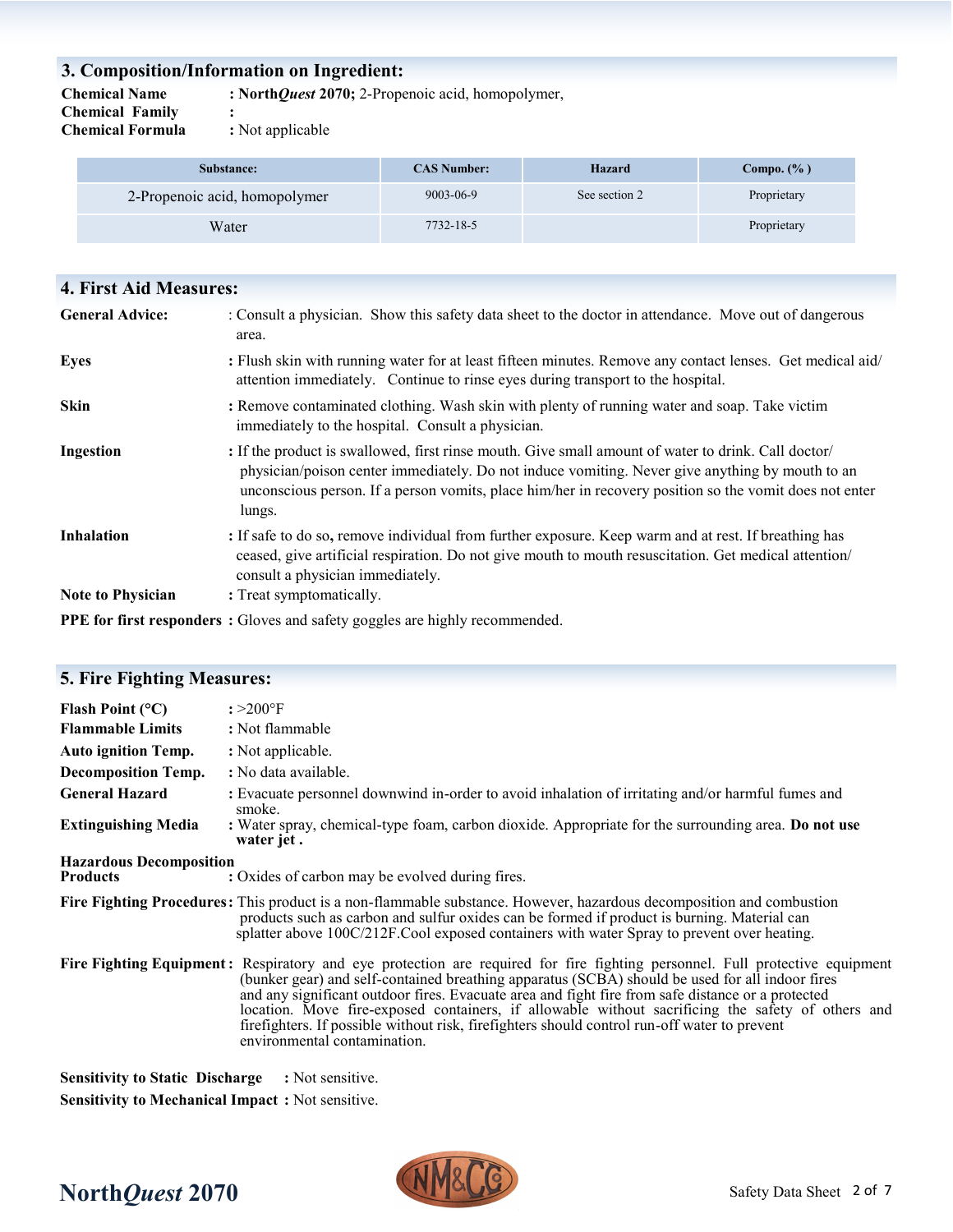## **6. Accidental Release Measures:**

| <b>Protective Gear for Personnel:</b>                     |                                                                                                                                                                                                                                                                                                                                                     |  |  |
|-----------------------------------------------------------|-----------------------------------------------------------------------------------------------------------------------------------------------------------------------------------------------------------------------------------------------------------------------------------------------------------------------------------------------------|--|--|
|                                                           | For Small Spill : Safety glasses or chemical splash goggles, chemically resistant gloves (rubber/latex), chemically<br>resistant boots, and any appropriate body protection to minimize direct contact to the skin.                                                                                                                                 |  |  |
|                                                           | For Large Spill: Triple gloves (rubber and nitrile over latex), chemical resistant suit, boots, hard hat, full face mask/an air<br>purifying respirator (NIOSH approved). Self contained breathing apparatus must be worn in situations<br>where fumigant gas generation and low oxygen levels are a consequence of contamination from the<br>leak. |  |  |
| <b>Spill Clean-up</b>                                     |                                                                                                                                                                                                                                                                                                                                                     |  |  |
| <b>Procedures:</b>                                        |                                                                                                                                                                                                                                                                                                                                                     |  |  |
|                                                           | For Small Spill : In the event of a small spill, the leak should be contained with an absorbent pad and placed in a properly<br>labeled waste disposal container immediately. Clean the spill area with water. Do not let chemical/waste<br>enter the environment                                                                                   |  |  |
|                                                           | For Large Spill: In the event of a large spill, contain the spill immediately and dispose according to state, federal, and<br>local hazardous waste regulation. Do not let chemical/waste enter the environment.                                                                                                                                    |  |  |
| <b>Environmental Precaution:</b>                          |                                                                                                                                                                                                                                                                                                                                                     |  |  |
| Water spill:<br>Land spill:<br><b>General precaution:</b> | use appropriate containment to avoid run off or release to sewer or other waterways.<br>use appropriate containment to avoid run off or release to ground.<br>remove containers of strong acid and alkali from the release area.                                                                                                                    |  |  |
| <b>Release Notes</b>                                      | : If spill could potentially enter any waterway, including intermittent dry creeks, contact local authorities.                                                                                                                                                                                                                                      |  |  |

### **7. Handling and Storage:**

**Handling:** Avoid contact with eyes, skin, and clothing. Use appropriate personal protective equipment as specified in Section 8. Handle in a well-ventilated area. Handle in a manner consistent with good industrial/manufacturing techniques and practices. Wash hands thoroughly with soap and water after use. Remove contaminated clothing and protective equipment before entering eating areas. Keep away from sources of ignition. Do not expose containers to open flame, excessive heat, or direct sunlight. Wash clothing before reuse and decontaminate or discard contaminated shoes.

**Storage:** Store in a cool, dry well-ventilated area. Keep containers closed when not in use. Keep product isolated from incompatible materials/conditions such as freezing temperatures. Empty containers retain vapor and material residue. Observe all recommended safety precautions until container is cleaned, reconditioned or destroyed. Recommended storage temperature is below 35°C (95°F).

### **8. Exposure Controls and Personal Protection:**

**Engineering Controls** : Use appropriate engineering controls to avoid contact with skin, eyes, and clothing. Wash hands before breaks and immediately after handling the product.

#### **Personal Protective Equipment:**

**Eyes and face:** Tightly fitting safety goggles. Face shield (8-inch minimum). Use equipment for eye protection tested and approved under appropriate government standards such as NIOSH.

**Skin:** Avoid direct contact with skin. Wear rubber gloves, apron, boots or whole bodysuit when handling this product.

**Respiratory:** Avoid breathing vapors or mist. Where risk assessment shows air-purifying respirators are appropriate, use full-face respirator with multi-purpose combination respirator cartridges as a back up to engineering controls. If the respirator is the sole means of protection, use a full-face supplied air respirator. Use respirators and components tested and approved under appropriate government standards such as NIOSH.

**Work Hygienic Practices:** Facilities storing or using this material should be equipped with emergency eyewash, and a safety shower. Good personal hygiene practices should always be followed.

#### **Control of Environmental**

**Exposure** :Prevent further leakage or spillage if safe to do so. Do not let product enter drains. Discharge into the environment must be avoided.

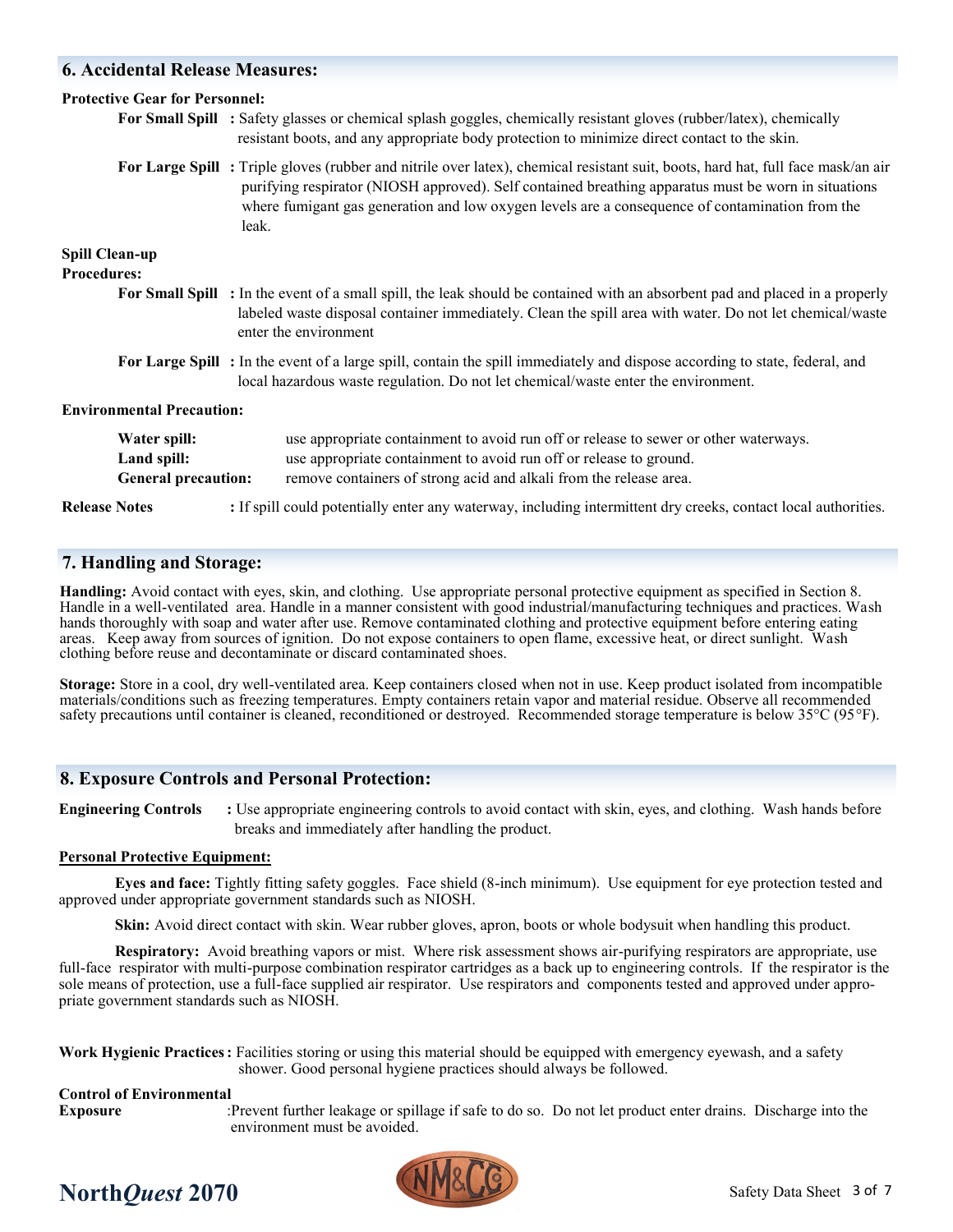# **8. Exposure Controls and Personal Protection:**

**Exposure Limits:**

|                       | Component:                  |                                      | <b>OSHA STEL</b> | <b>OSHA PEL</b>              | <b>ACGIHTLV</b> | <b>ACGIH STEL</b>   |
|-----------------------|-----------------------------|--------------------------------------|------------------|------------------------------|-----------------|---------------------|
|                       | Polyacrylic Acid 50% Liquid |                                      | N/A              | N/A                          | N/A             | N/A                 |
|                       |                             |                                      |                  |                              |                 |                     |
|                       |                             | 9. Chemical and Physical Properties: |                  |                              |                 |                     |
| Appearance            |                             | : Liquid                             |                  | <b>Decomposition Temp.</b>   |                 | : No data available |
| Odor                  |                             | : Acrid                              |                  | <b>Evaporation Rate</b>      |                 | : Not available     |
| <b>Odor threshold</b> |                             | : Not available                      |                  | <b>Flammability</b>          |                 | : Not flammable     |
| Color                 |                             | : Colorless to slightly yellow       |                  | <b>Upper Explosive Limit</b> |                 | : Not available     |
|                       | pH (1% Solution)            | $:6.0 - 8.0$                         |                  | <b>Vapor Pressure</b>        |                 | : Not available     |
| <b>Melting Point</b>  |                             | : Not available                      |                  | <b>Vapor Density</b>         |                 | : No data available |
| <b>Freezing Point</b> |                             | $:32$ <sup>o</sup> F                 |                  | <b>Specific Gravity</b>      |                 | $: 1.150 - 1.300$   |
| <b>Boiling Range</b>  |                             | $: >212$ of                          |                  | <b>Solubility</b>            |                 | : Soluble in water  |
| <b>Flash Point</b>    |                             | $: >200^{\circ}$ F                   |                  | <b>Molecular Weight</b>      |                 | : 10,000            |
|                       | <b>Viscosity (mPa.s)</b>    | $: 500 \text{ cps max}$              |                  |                              |                 |                     |

# **10. Stability and Reactivity:**

| <b>Decomposition Products</b> : Combustion will produce carbon dioxide and, possible toxic chemicals such as carbon monoxide. |
|-------------------------------------------------------------------------------------------------------------------------------|
|                                                                                                                               |
|                                                                                                                               |
|                                                                                                                               |

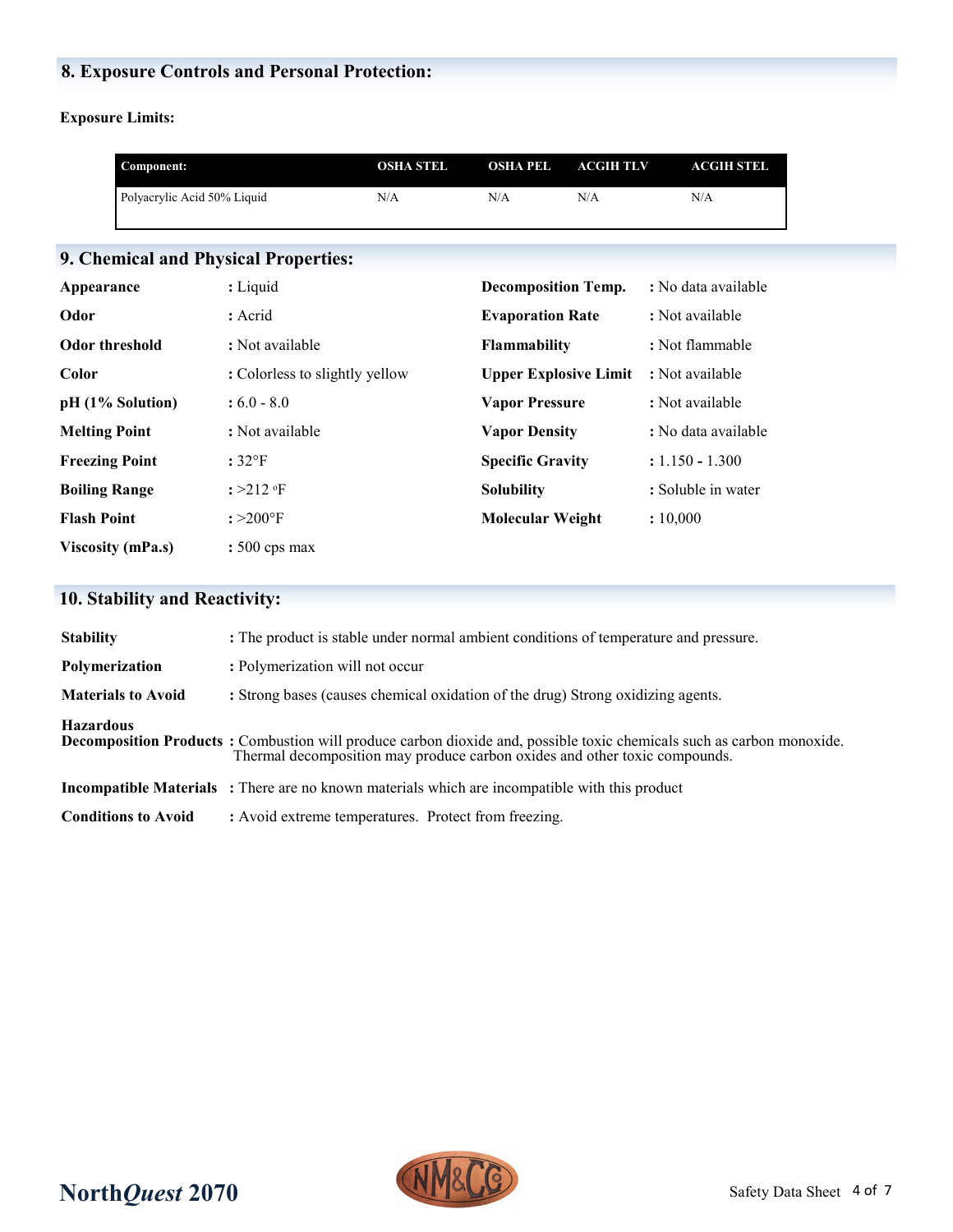### **11. Toxicological Information:**

| <b>Acute Toxicity:</b> |                      |
|------------------------|----------------------|
| Oral $LD_{50}$         | : 2,500 mg/kg (Rat)  |
| Dermal $LD_{50}$       | : No data available  |
| Inhalation $LD_{50}$   | : No data available  |
| Corrosion/Irritation:  |                      |
| Skin                   | : No data available  |
| Eyes                   | : No data available  |
| Sensitization:         |                      |
| Respiratory            | : No data available. |
| Skin                   | : No data available. |

**Carcinogenicity:** 

**IARC:** Group 3: Not classifiable as to its carcinogenicity to humans (Poly(acrylic acid))

**ACGIH:** No component of this product present at levels greater than or equal to 0.1% is identified as probable, possible, or confirmed human carcinogen by ACGIH.

**NTP:** No component of this product present at levels greater than or equal to 0.1% is identified as probable, possible, or confirmed human carcinogen by NTP.

**OSHA:** No component of this product present at levels greater than or equal to 0.1% is identified as probable, possible, or confirmed human carcinogen by OSHA.

| <b>Mutagenicity</b>         | : No data available.                       |
|-----------------------------|--------------------------------------------|
| <b>Reproductive Effects</b> | : No data available.                       |
| <b>Teratogenic Effects</b>  | : No data available.                       |
| <b>Routes of Exposure</b>   | : Skin, Inhalation.; Ingestion             |
| <b>Target Organs</b>        | : Gastrointestinal tract; Mucous membranes |
|                             |                                            |

#### **Long Term Exposure Health Effects:**

| Eyes       | : Can cause severe irritation to the eyes if exposure if prolonged.                                       |
|------------|-----------------------------------------------------------------------------------------------------------|
| Sǩin       | : Can cause significant irritation if exposure is prolonged.                                              |
| Inhalation | : Minimal respiratory tract irritation may occur with exposure to a large amount of material. Material is |
|            | extremely destructive to the tissue of the mucous membranes and upper respiratory tract.                  |
| Ingestion  | : Aspiration hazard: Harmful or fatal if swallowed                                                        |
|            |                                                                                                           |

# **12. Ecological Information:**

**All work practices must be aimed at eliminating environmental contamination.** 

| <b>Biodegradability</b>                                 | : No data available.                                                                                                                          |
|---------------------------------------------------------|-----------------------------------------------------------------------------------------------------------------------------------------------|
| <b>Bioaccumulative</b><br><b>Potential</b>              | : No data available.                                                                                                                          |
| <b>Terrestrial Ecotoxicity</b>                          | : This material may be harmful or fatal to contaminated plants or animals,<br>especially if large volumes are released into the environments. |
| <b>Aquatic Ecotoxicity</b>                              | : This material may be harmful or fatal to the aquatic environments if large volumes are released.                                            |
| <b>Aquatic Invertebrates:</b>                           | No data available.                                                                                                                            |
| <b>Mobility in Soil</b><br><b>Other Adverse Effects</b> | : No data available.<br>: No data available.                                                                                                  |

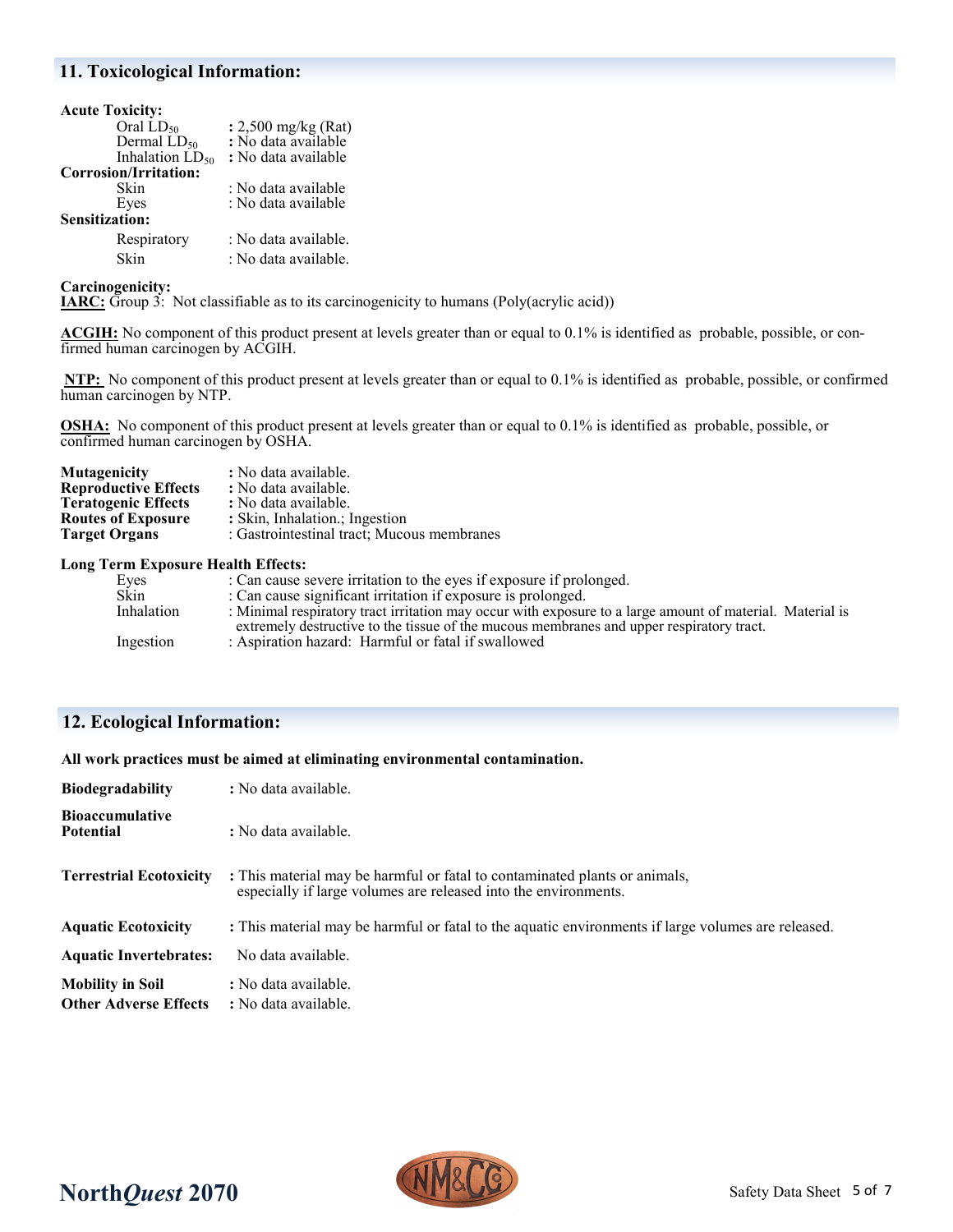| <b>13. Disposal Considerations:</b> |                                                                                                                                                                                                                                |  |  |
|-------------------------------------|--------------------------------------------------------------------------------------------------------------------------------------------------------------------------------------------------------------------------------|--|--|
| <b>Disposal Method</b>              | : Dispose of waste at an appropriate waste disposal facility according to current applicable laws and<br>regulations.                                                                                                          |  |  |
| <b>For Large Spills</b>             | : Contain material and call local authorities for emergency assistance.                                                                                                                                                        |  |  |
| <b>Product Disposal</b>             | : Dispose of at a supervised incineration facility or an appropriate waste disposal facility according to<br>current applicable local, state and federal laws, regulations and product characteristics at time of<br>disposal. |  |  |
| <b>Empty Container</b>              | : Contaminated container should be labeled and disposed in accordance to local, state and federal laws and<br>regulations.                                                                                                     |  |  |
| <b>General Comments</b>             | : Refer to section 6, accidental release measures for additional information.                                                                                                                                                  |  |  |

# **14. Transport Information:**

| <b>Regulatory</b><br><b>Information</b> | UN No. | <b>Proper Shipping Name</b> | <b>UN Class</b> | Packing<br>Group | Labels |
|-----------------------------------------|--------|-----------------------------|-----------------|------------------|--------|
| <b>US DOT</b>                           | None   | Not Regulated               | None            |                  | None   |
| <b>IMDG</b>                             | None   | Not Regulated               | None            |                  | None   |
| <b>IATA</b>                             | None   | Not Regulated               | None            |                  | None   |

# **15. Regulatory Information:**

#### **U.S. Federal Regulations:**

**TSCA Status: All components of this product are in compliance with TSCA**

**CERCLA Section 103 (40 CFR 302.4): Potassium hydroxide, 1,000 lbs (50,000 lbs product)**

**Section 311/312 Categorizations (40 CFR 370): Acute Health Hazards**

**SARA Section 313: No components of this products are listed.** 

**California Prop 65: No components listed.**

**RCRA hazardous waster no: D002**